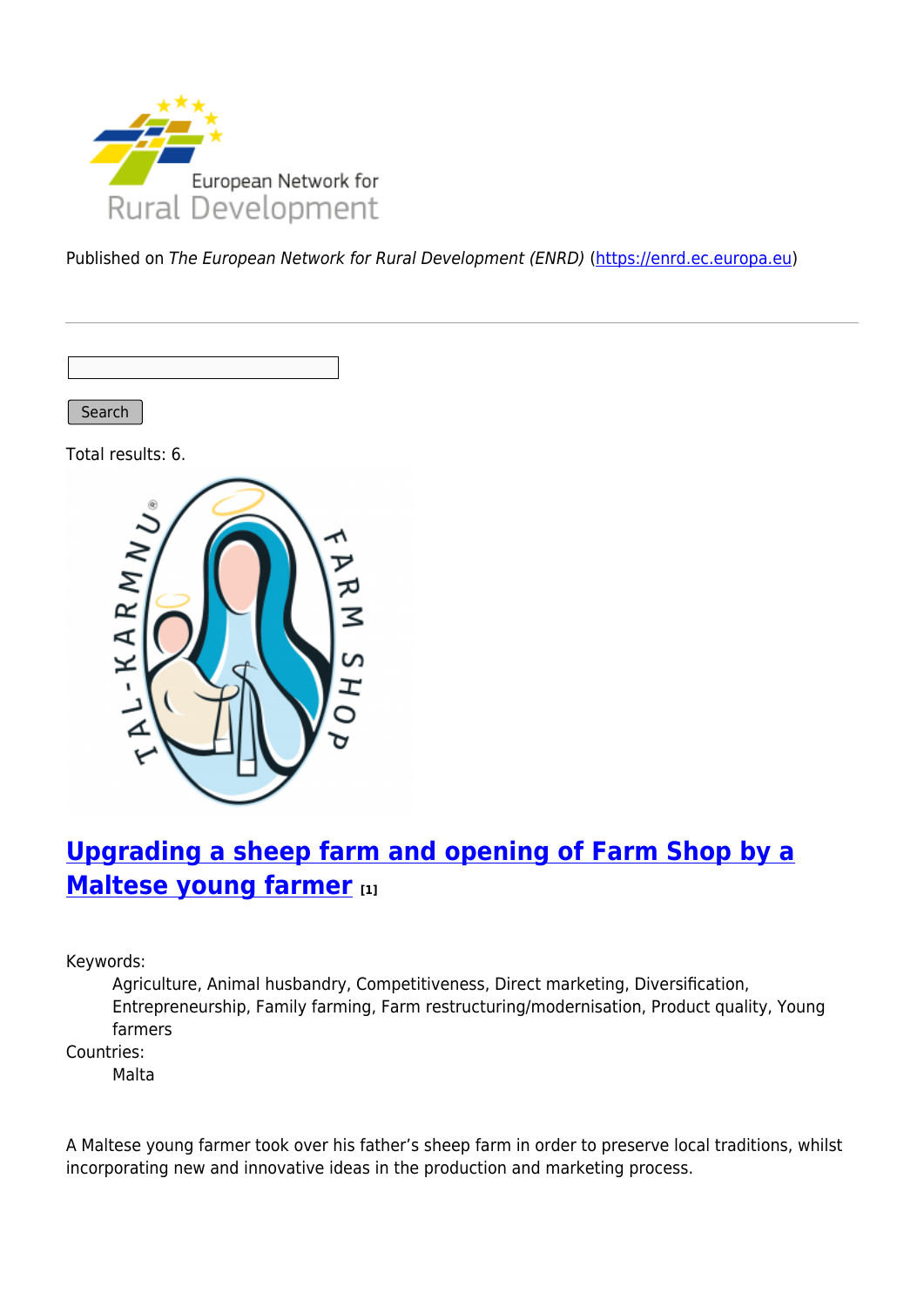

## **[Pepe Aromas – Producing organic prickly pears](https://enrd.ec.europa.eu/projects-practice/pepe-aromas-producing-organic-prickly-pears_en) [2]**

Keywords:

Added value, Agriculture, Competitiveness, Entrepreneurship, Environmental protection, Innovation, Market development, Organic farming

Countries:

Portugal

A unique example of a rural business which achieved economic profitability based on innovation and environmentally-friendly practices.

**i9Rural** Assistência Técnica e Transferência de Inovação para a Floresta e Agricultura

Conne

# **[i9Rural - Technical Assistance and Transfer of Innovation for](https://enrd.ec.europa.eu/projects-practice/i9rural-technical-assistance-and-transfer-innovation-forestry-and-agriculture_en) [Forestry and Agriculture](https://enrd.ec.europa.eu/projects-practice/i9rural-technical-assistance-and-transfer-innovation-forestry-and-agriculture_en) [3]**

Keywords:

Added value, Agriculture, Cooperation, Forestry, Innovation, Knowledge transfer, Networking Countries:

Portugal

A project to allow small businesses in the agricultural and forestry sectors to incorporate innovation more efficiently.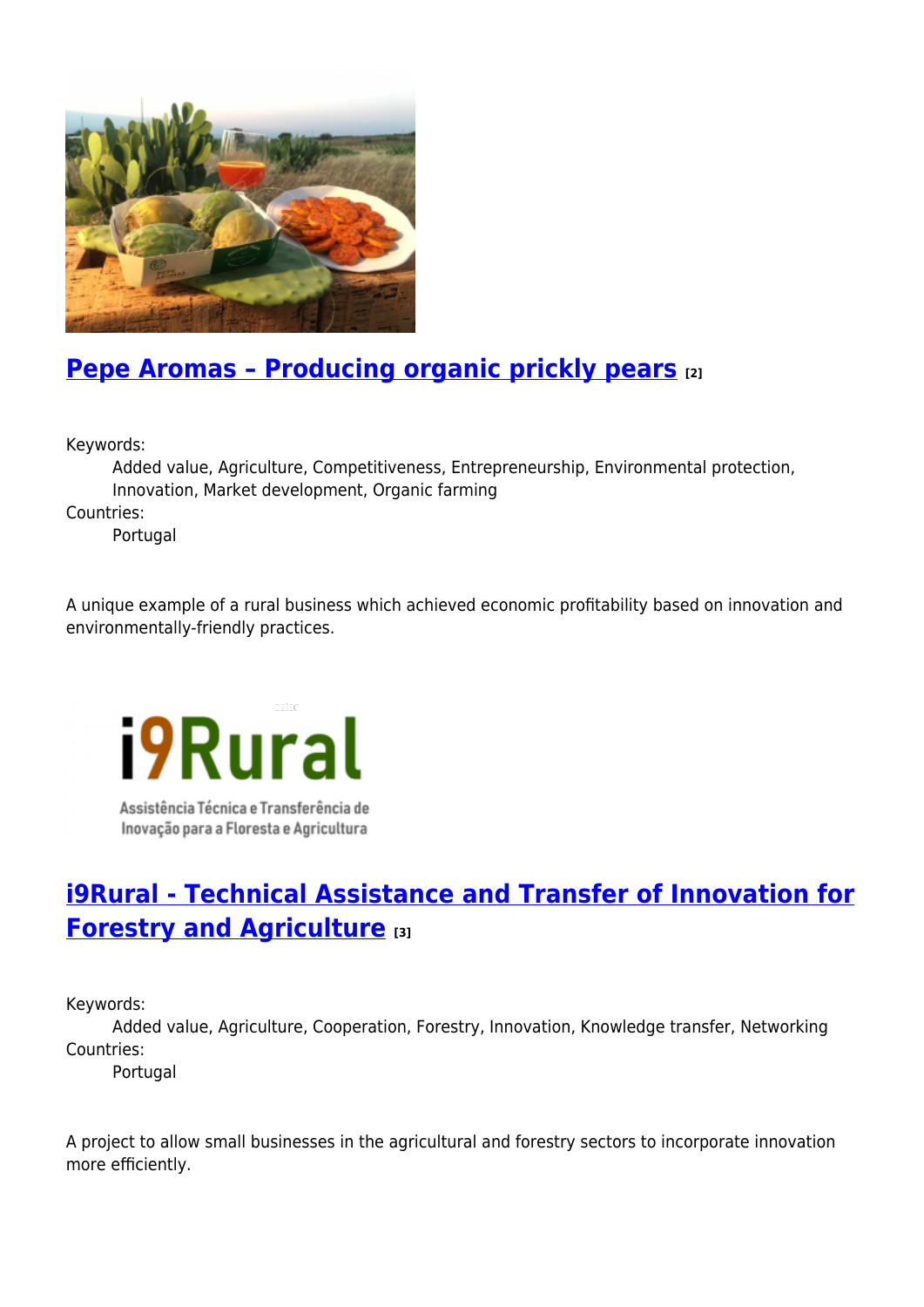

## **[AgroInov – Innovation in Rural areas](https://enrd.ec.europa.eu/projects-practice/agroinov-innovation-rural-areas_en) [4]**

Keywords:

Added value, Agriculture, Entrepreneurship, Innovation, Knowledge transfer, Networking Countries:

Portugal

The knowledge generated in research and innovation projects is hard to access, thus it is vital to create networks for knowledge transfer between production and research.



### **[Innovative asparagus production in Portugal](https://enrd.ec.europa.eu/projects-practice/innovative-asparagus-production-portugal_en) [5]**

Keywords:

Agriculture, Competitiveness, Energy efficiency, Entrepreneurship, Farm restructuring/modernisation, Rural SMEs, Young farmers Countries: Portugal

An agricultural company used EAFRD funding to strengthen its production of green asparagus and